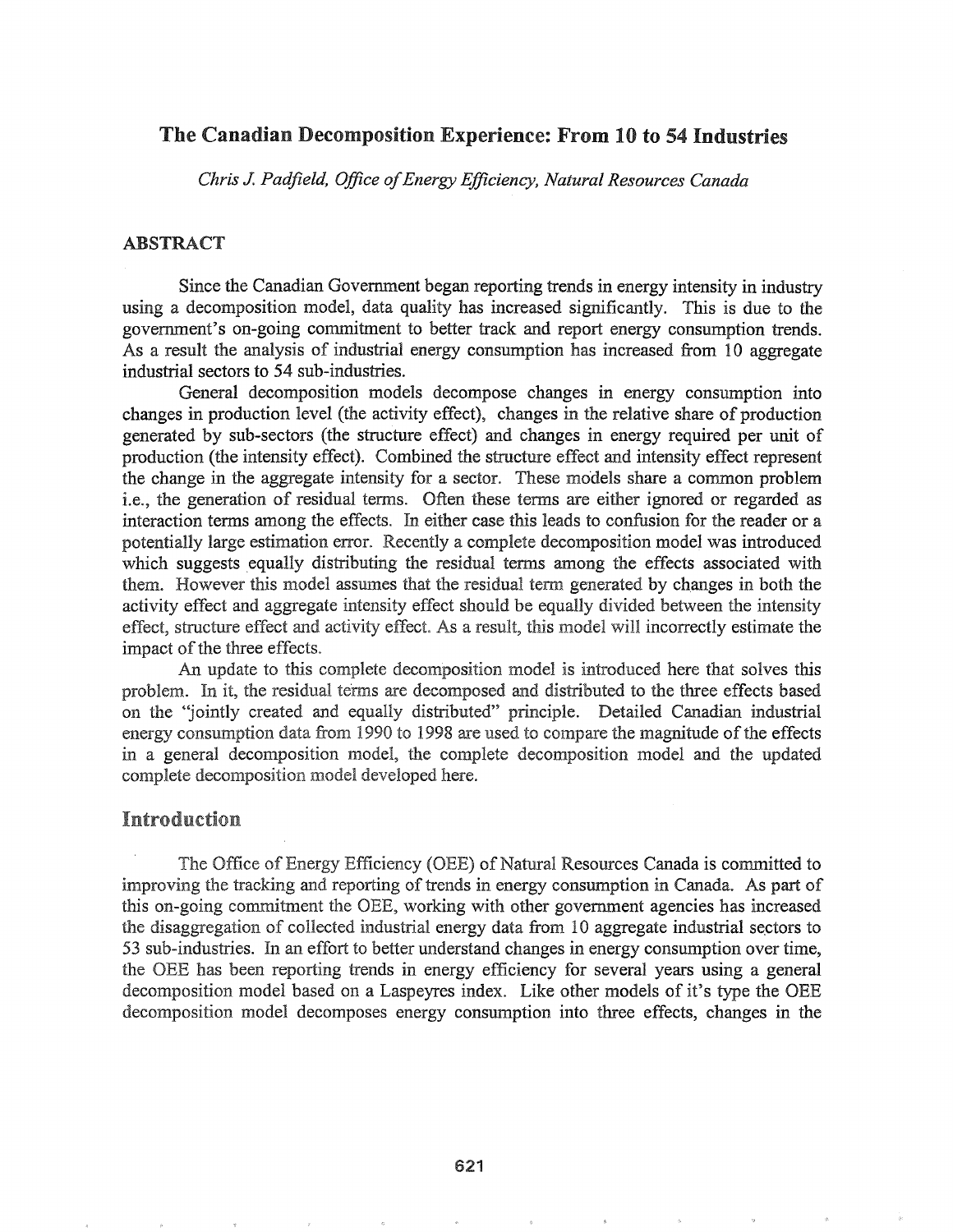level of economic activity (the activity effect), changes in the mix of industries (the structure effect) and changes in the technology level (the intensity effect<sup>1</sup>). ). The contract of  $\mathcal{L}$  is the contract of  $\mathcal{L}$ 

As part of its commitment to improved and develop better indicators of energy efficiency, the OEE searched for a decomposition model that would not be has confusing for the average reader and would more accurately track trends in energy efficiency. J.W. Sun presents a complete decomposition model in a recent article in the Journal of Energy Economics. The complete decomposition model attempts to split the interaction terms equally between those effects that generate them based on the principle "jointly created and equally distributed".<sup>2</sup>

Though the methodology proposed by Sun does eliminate the interaction terms and the corresponding confusion, it violates the ''jointly created and equally distributed" principle upon which it is based. The Sun model will tend to incorrectly estimate the total impact of changes in energy intensity, structure and activity. This paper will present an update to the Sun complete decomposition model that satisfies the need to eliminate the residual terms while adhering to the "jointly created equally distributed" principle. This will be followed by empirical results for Canadian industries using a general decomposition model, Sun's complete decomposition model and the updated complete decomposition presented here.

#### The Updated Complete Decomposition Model

The change in energy consumption is represented by the following equation:

$$
\frac{E}{E_o} - 1 = \frac{A \sum_{i} \frac{A_i}{A} \frac{E_i}{A_i}}{A_o \sum_{i} \frac{A_{io}}{A_o} \frac{E_{io}}{A_{io}}} - 1
$$

For simplicity:

$$
\frac{E}{E_0} - 1 = \frac{A \sum_i a_i \Omega_i}{A_0 \sum_i a_{i0} \Omega_{i0}} - 1
$$

Where A is activity, E is energy, a is industry i's share of total activity and  $\Omega$  is that industry's energy intensity. The influence of each effect is determined by holding the other factors constant at base year levels..

<sup>&</sup>lt;sup>1</sup> In OEE publications this is often referred to as the "energy efficiency effect" to emphasize its difference from aggregate energy intensity (total energy to activity ratio). This variable is however influence by more than just changes in the technology level; it is also influenced by changes in the mix of production methods, the product mix and other factors such as weather.

 $2\text{ In their paper given at the APERC - Workshop on Energy Efficiency Indicators in Industry in}$ September 1998 Eichhammer and Scholmann after comparing Sun's complete decomposition model to other decomposition models, offered the following recommendation,"Taking into account all evaluation criteria the preference of the authors go to the recently proposed method by Sun (1998)...." (Eichhammer and Schlomann 1998)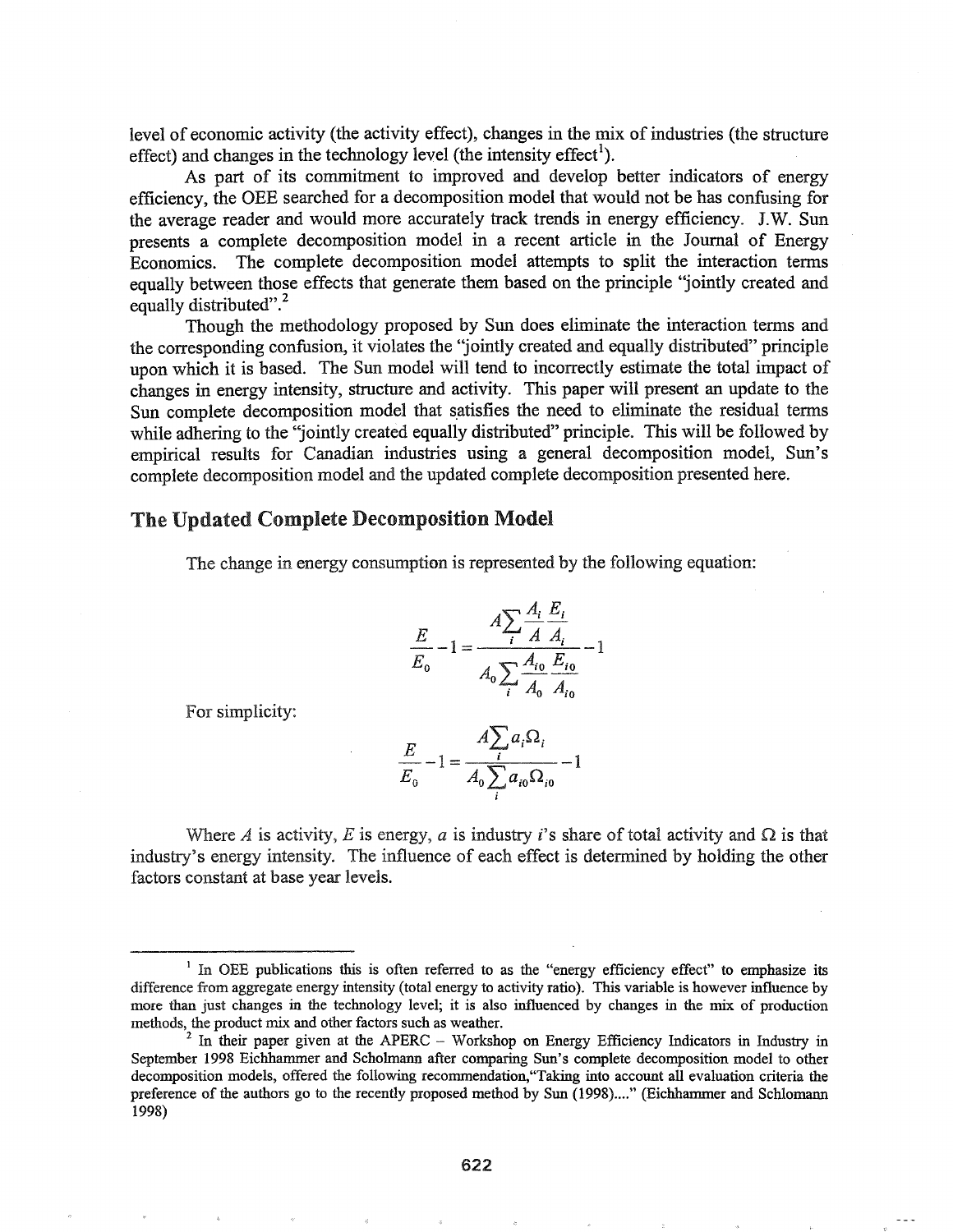The activity effect 
$$
=
$$
  $\frac{A \sum a_{i0} \Omega_{i0}}{A_0 \sum a_{i0} \Omega_{i0}} - 1$  or  $\left(\frac{A}{A_0} - 1\right)$ 

The structure effect 
$$
=
$$
 
$$
\frac{A_0 \sum_i a_i \Omega_{i0}}{A_0 \sum_i a_{i0} \Omega_{i0}} - 1
$$
 or 
$$
\sum_i b_i \left( \frac{a_i}{a_{i0}} - 1 \right)
$$

The intensity effect 
$$
=
$$
  $\frac{A_0 \sum_i a_{i0} \Omega_i}{A_0 \sum_i a_{i0} \Omega_{i0}} - 1$  or  $\sum_i b_i \left( \frac{\Omega_i}{\Omega_{i0}} - 1 \right)$ 

Where  $b_i$  is industry *i*'s share of total energy consumption. The change in energy consumption can then be denoted by:

$$
\frac{E}{E_0} - 1 = \left(\frac{A}{A_0} - 1\right) + \sum_i b_i \left(\frac{a_i}{a_{i0}} - 1\right) + \sum_i b_i \left(\frac{\Omega_i}{\Omega_{i0}} - 1\right) + \delta + \varepsilon_1 + \varepsilon_2 + \varepsilon_3
$$

This approach also generates residual terms often referred to as interaction terms as they are generated by the interaction between the three effects. For example,  $\varepsilon_2$  is the interaction term for the activity and intensity effects. If there were an increase in activity while energy intensity improved, the interaction effect would represent the change in energy consumption due to the improvement in energy intensity of the production of the new activity.

The interaction terms are expressed by the following equations.

$$
\delta = \sum b_i \left( \frac{a_i}{a_{i0}} - 1 \right) \left( \frac{\Omega_i}{\Omega_{i0}} - 1 \right) \qquad \epsilon_1 = \left( \frac{A}{A_0} - 1 \right) \sum_i b_i \left( \frac{a_i}{a_{i0}} - 1 \right)
$$

$$
\epsilon_2 = \left( \frac{A}{A_0} - 1 \right) \sum_i b_i \left( \frac{\Omega_i}{\Omega_{i0}} - 1 \right) \qquad \epsilon_3 = \left( \frac{A}{A_0} - 1 \right) \delta
$$

This can be confusing for the average reader as it does not provide a full allocation of the changes in energy consumption to the three factors (i.e. some of the impact of activity, structure and energy intensity are captured in the interaction terms). As in the example above, Canadian industries have seen improvements in energy intensity while activity levels have increased. When these effects are reported in the OEE's annual report, *Energy 'Efficiency Trends in* Canada, they are reported as though all other factors had remained constant. Thus the full impact of these effects is not captured; the total impact of increases in activity on energy consumption is actually less than what is reported because energy intensity has improved.

As Sun indicates in his paper, the purpose of proposing the complete decomposition model is to improve the reliability and accuracy of the decomposition model. The residual or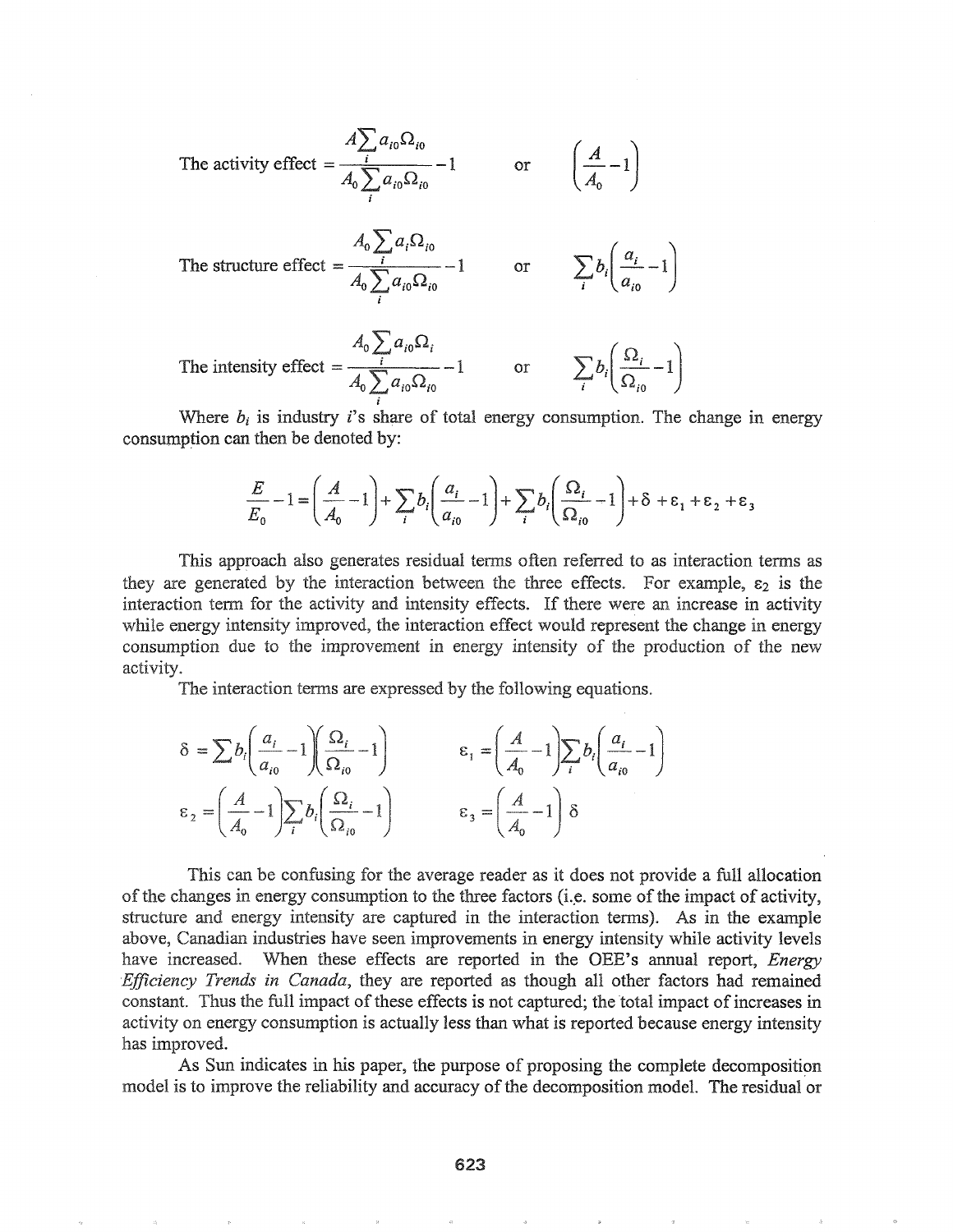interaction terms are equally decomposed between the effects that generate them. A twofactor model is used here to express this principle.

Assume that  $V = xy$ , therefore the change in *V* can be expressed as:

$$
\Delta V = V - V_0 = xy - x_0 y_0
$$
  
=  $(x - x_0)y_0 + (y - y_0)x_0 + (x - x_0)(y - y_0)$   
=  $y_0 \Delta x + x_0 \Delta y + \Delta x \Delta y$ 

In index form the base year values are equal to 1 so the previous equation may be written as:

$$
\Delta V = V - 1
$$
  
=  $\Delta x + \Delta y + \Delta x \Delta y$ 

Sun proposes that the third term could be attributed to either x or y by equal right based on the principle "equally created equally distributed". The principle maintains that since the magnitude of the term is dependent on both the changes in  $x$  and  $y$  and should one of them go to zero the term disappears, each factor contributes equally to the residual term and as such it should be equally split among them. Therefore the contributions of these factors or their total effects on the change in  $V$  are expressed as:

<sup>1</sup> total <sup>x</sup> effect =/)J, +- L\x/).y 2 . 1 The total <sup>y</sup> effect <sup>=</sup>L\y + - L\xAy . 2 Graphically this is represented by Figure 1e y4------~---~ *L\*y ~}l-.l\)r--··-- <sup>1</sup> I---\_ \_\_-t=s':.':.:-::o·::: ooe \_ *Va*

Figure 1. Total  $x$  and  $y$  Effects on  $V$ 

o 1 *x*

Sun then describes a three factor system, wherein  $V = xyz$ . The contributions in index each factor to the total change in *V* are represented by the following formulas.

Figure 1. Total x and y Effects on V  
\nSun then describes a three factor system, wherein 
$$
V =
$$
  
\nf each factor to the total change in V are represented by  
\nThe total x effect =  $\Delta x + \frac{1}{2} \Delta x \Delta y + \frac{1}{2} \Delta x \Delta z + \frac{1}{3} \Delta x \Delta y \Delta z$   
\nThe total y effect =  $\Delta y + \frac{1}{2} \Delta x \Delta y + \frac{1}{2} \Delta y \Delta z + \frac{1}{3} \Delta x \Delta y \Delta z$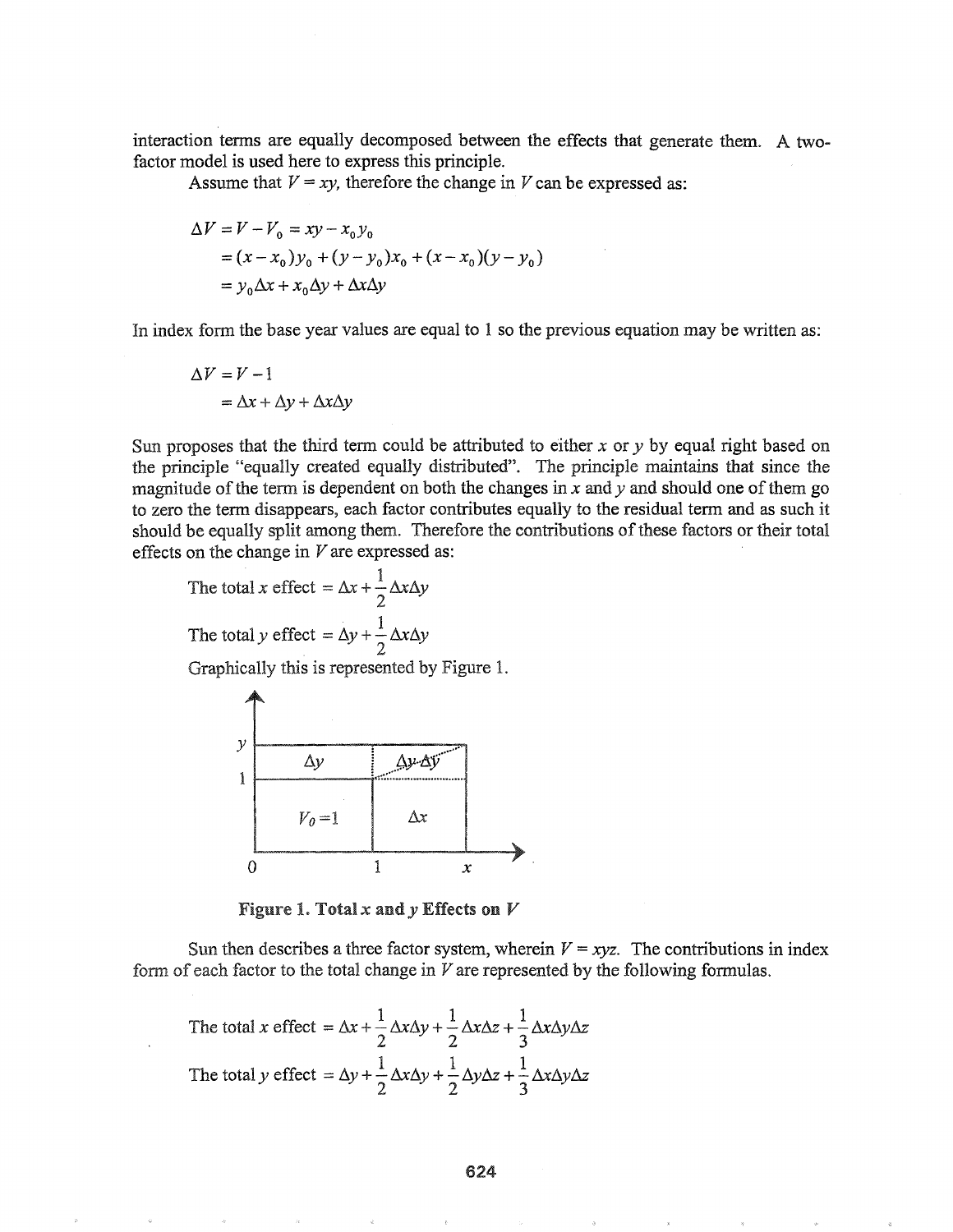The total z effect =  $\Delta z + \frac{1}{2}\Delta y \Delta z + \frac{1}{2}\Delta x \Delta z + \frac{1}{3}\Delta x \Delta y \Delta z$ 

This portion of the model holds true, when all three variables interact at the same level of disaggregation. This is not the case in the energy model used to decompose changes in energy consumption into changes in activity, structure and energy intensity. In the energy model the interaction between the structure effect and the intensity effect occur at the subindustry level and not the total industry level as Sun has assumed. Here are the three total effects using Sun's methodology.

Total Activity effect 
$$
=
$$
  $\left(\frac{A}{A_0}-1\right)+\frac{1}{2}\epsilon_1+\frac{1}{2}\epsilon_2+\frac{1}{3}\epsilon_3$ 

Total Structure effect =  $\sum_{i} b_i \left( \frac{a_i}{a_{i0}} - 1 \right) + \frac{1}{2} \varepsilon_1 + \frac{1}{2} \delta + \frac{1}{3} \varepsilon_3$ 

Total Intensity effect =  $\sum_{i} b_i \left( \frac{\Omega_i}{\Omega_{i0}} - 1 \right) + \frac{1}{2} \varepsilon_2 + \frac{1}{2} \delta + \frac{1}{3} \varepsilon_3$ 

As mentioned above this assumes that  $\delta$  is equal to the product of the structure effect and the intensity effect. In fact  $\delta$  is the sum, over all industries, of the product of the change in intensity and the change in the share of total activity for each industry weighted by that industry's share of total energy consumption. Figure 2 depicts the "precursor" to  $\delta$ , before it is weighted by that industry's share of total energy consumption.



Figure 2. Index of Energy Intensity vs. Index Share of Total Activity of Industry i

When this is weighted by each industry's share of total energy consumption and summed across industries, it is equal to the change in aggregate energy intensity for the entire industrial sector (i.e., the change in total industrial energy consumption over total industrial activity).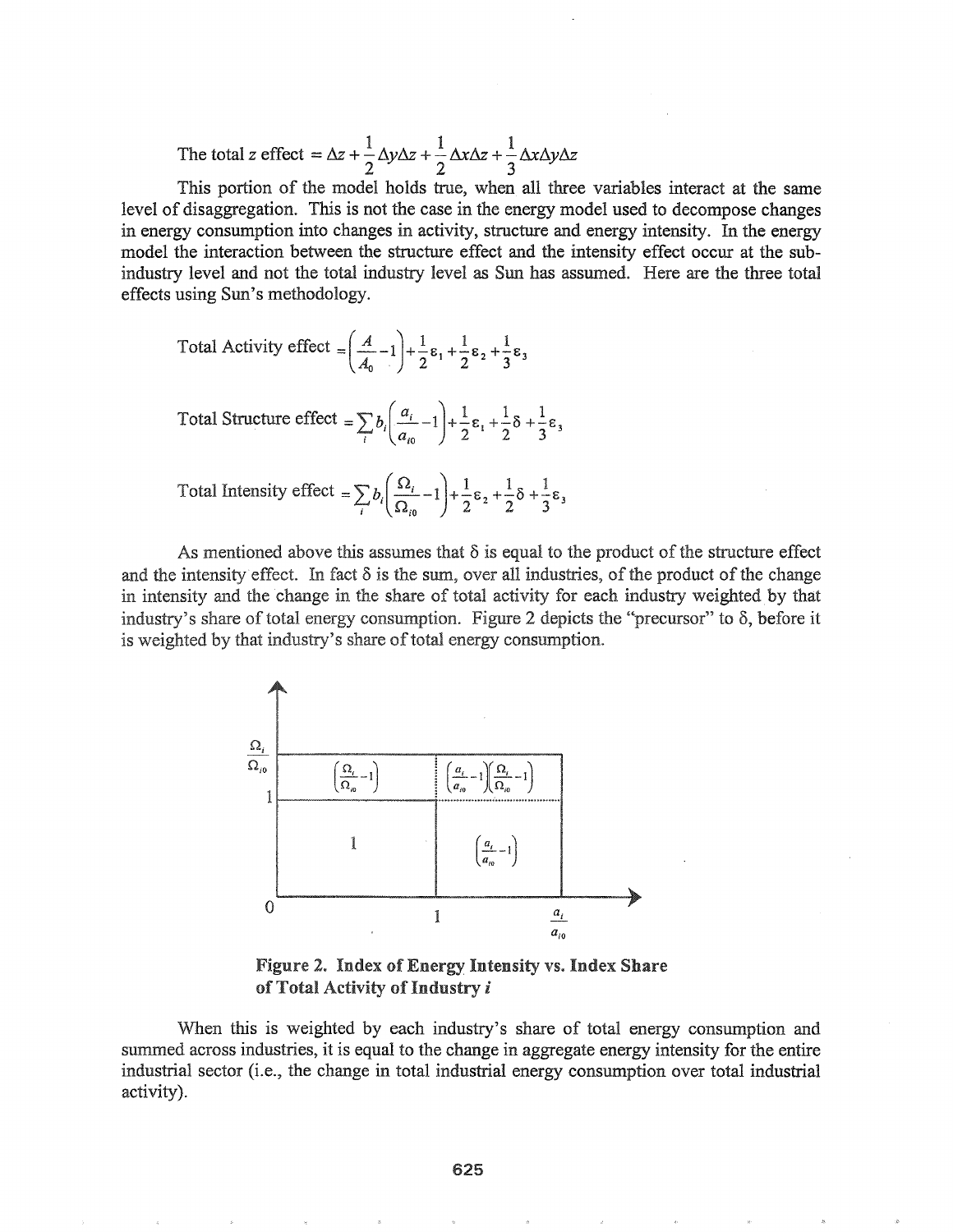$$
\frac{E}{\frac{A}{A_0}} - 1 = \sum_{i} b_i \left( \frac{a_i}{a_{i0}} - 1 \right) + \sum_{i} b_i \left( \frac{\Omega_i}{\Omega_{i0}} - 1 \right) + \sum_{i} b_i \left( \frac{a_i}{a_{i0}} - 1 \right) \left( \frac{\Omega_i}{\Omega_{i0}} - 1 \right)
$$

Sun's methodology results in a miscalculation of  $\delta$ , it assumes that the interaction of the structure effect and intensity effect occurs at the sector level thus assuming:

$$
\delta = \sum_{i} b_i \left( \frac{a_i}{a_{i0}} - 1 \right) \sum_{i} b_i \left( \frac{\Omega_i}{\Omega_{i0}} - 1 \right)
$$

while it is correctly expressed as:

$$
\delta = \sum_{i} b_i \left( \frac{a_i}{a_{i0}} - 1 \right) \left( \frac{\Omega_i}{\Omega_{i0}} - 1 \right)
$$

Graphically total energy is decomposed into the three effects and the interaction terms in Figure 3.



Figure 3. Total Energy Consumption Decomposed into its Components

In the updated complete decompostion model as in Sun's complete decomposition model δ, though calculated differently, is equally distributed between the structure and intensity effects. While  $\varepsilon_1$  and  $\varepsilon_2$  are equally distributed between the structure and activity effects, and intensity and activity effects respectively. A further update to Sun's methodology occurs in the distribution of  $\varepsilon_3$  the interaction between  $\delta$  and the activity effect.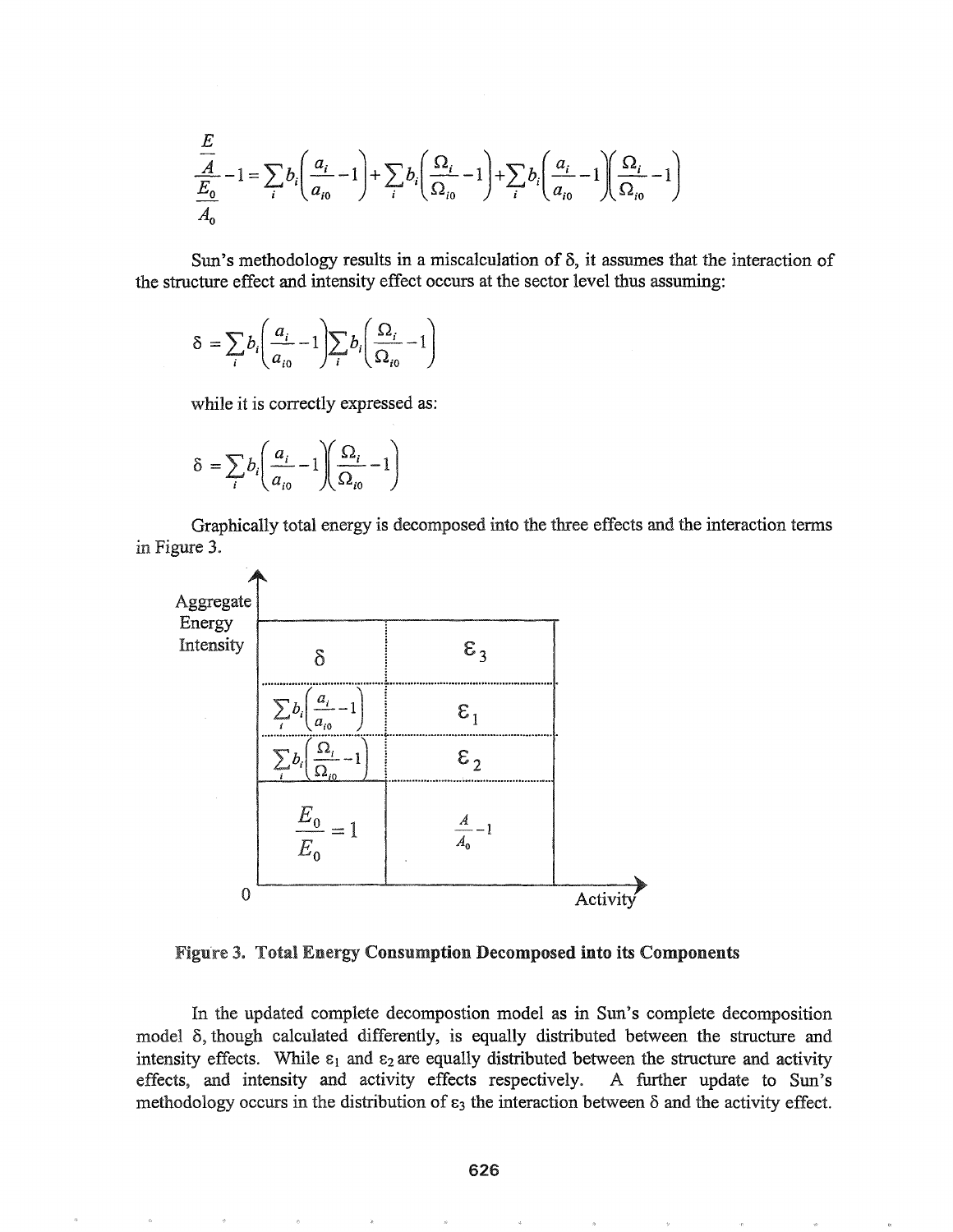As  $\delta$  is equally created by both structure and intensity effects and it jointly creates  $\epsilon_3$  with the activity effect,  $\varepsilon_3$  should be distributed such that one half of it is distributed to the activity effect while one quarter is distributed to both the structure and activity effects. Thus the "total" effects on energy consumption are expressed as:

Total Activity effect 
$$
=
$$
  $\left( \frac{A}{A_0} - 1 \right) + \frac{1}{2} \varepsilon_1 + \frac{1}{2} \varepsilon_2 + \frac{1}{2} \varepsilon_3$ 

Total Structure effect =  $\sum_{i} b_i \left( \frac{a_i}{a_{i0}} - 1 \right) + \frac{1}{2} \varepsilon_1 + \frac{1}{2} \delta + \frac{1}{4} \varepsilon_3$ 

Total Intensity effect  $= \sum b_i \left( \frac{\Omega_i}{\Omega} - 1 \right) + \frac{1}{2} \varepsilon_2 + \frac{1}{2} \delta + \frac{1}{2} \varepsilon_1$  $\left(\frac{1}{\Omega_{10}}-1\right)^2 + \frac{1}{2}\epsilon_2 + \frac{1}{2}\epsilon_3 + \frac{1}{4}\epsilon_3$ 



Graphically the total effects are represented in Figure

Figure 4. Total Energy Consumption Decomposed into the Three Total Effects

# Decomposition of Industrial Energy Use for Canada 1990 to 1998

1 through 4 provide an empirical comparison of the results of a general decomposition model, Sun's complete decomposition model and the updated complete decomposition model as changes in petajoules of energy consumption. These results were produced using energy and activity data for 53 industries. The activity variable used, is a composite of real gross domestic product, gross output and physical units of production (see *Energy Efficiency Trends in Canada 1990 to* 1998 for a more detailed explanation of this variable).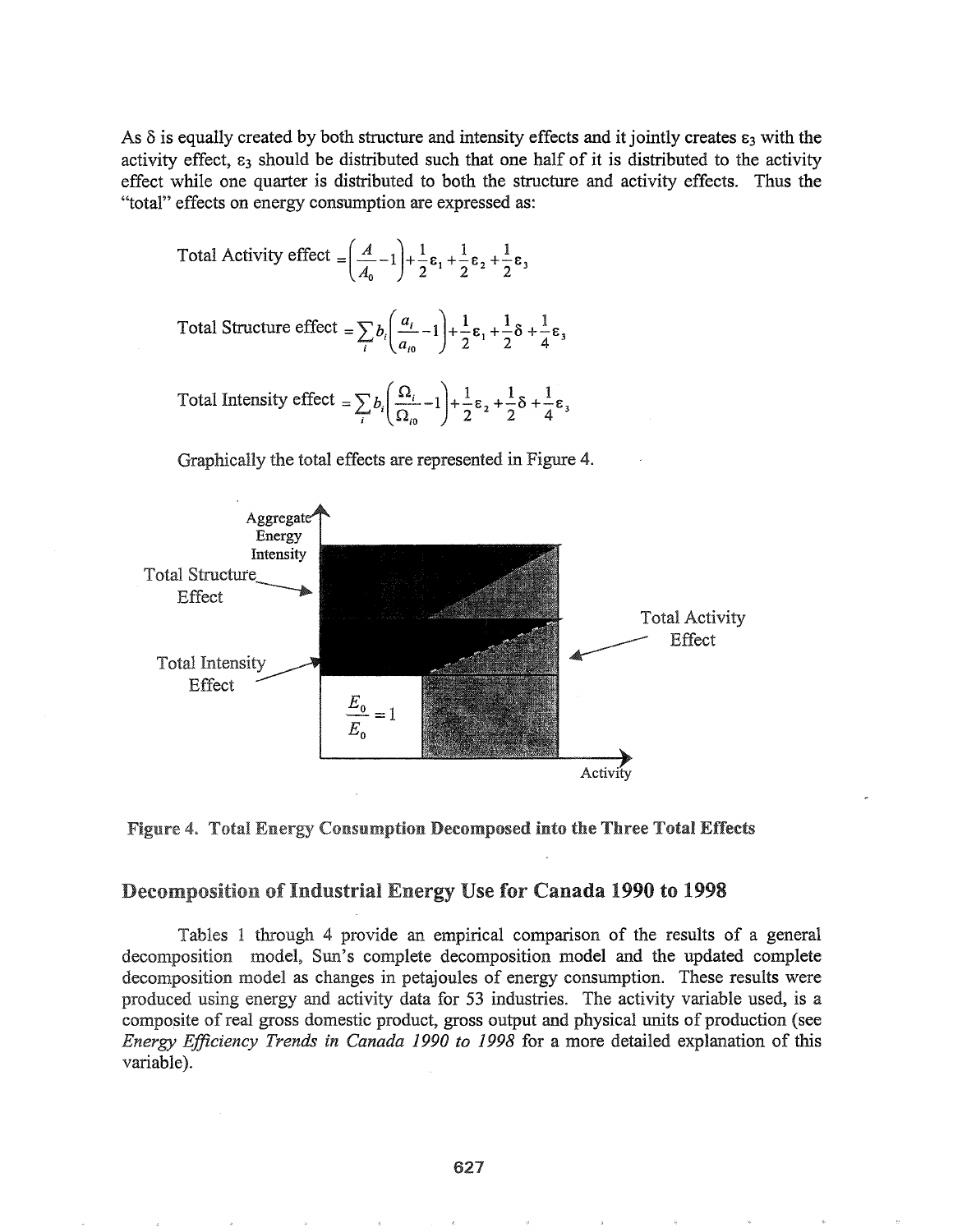|                                         | 1990    | 1991      | 1992      | 1993      | 1994      | 1995      | 1996     | 1997      | 1998      |
|-----------------------------------------|---------|-----------|-----------|-----------|-----------|-----------|----------|-----------|-----------|
| <b>Total</b><br><b>Energy</b><br>Demand | 2754.66 | 2701.04   | 2723.04   | 2748.03   | 2911.50   | 2973.55   | 3057.53  | 3057.22   | 3003.99   |
| <b>Activity</b><br><b>Effect</b>        | 0.00    | $-139.21$ | $-130.61$ | $-42.03$  | 142.06    | 225.84    | 265.17   | 485.83    | 602.91    |
| <b>Structure</b><br><b>Effect</b>       | 0.00    | 106.30    | 153.86    | 158.29    | 151.54    | 164.87    | 150.98   | 63.46     | 0.62      |
| Intensity<br><b>Effect</b>              | 0.00    | $-5.05$   | $-35.06$  | $-119.41$ | $-117.78$ | $-139.41$ | $-91.23$ | $-192.73$ | $-261.24$ |
| δ                                       | 0.00    | $-11.10$  | $-14.89$  | $-2.93$   | $-19.70$  | $-31.87$  | $-25.36$ | $-26.52$  | $-29.46$  |
| $\varepsilon_1$                         | 0.00    | $-5.37$   | $-7.29$   | $-2.42$   | 7.81      | 13.52     | 14.53    | 11.19     | 0.13      |
| $\varepsilon_2$                         | 0.00    | 0.26      | 1.66      | 1.82      | $-6.07$   | $-11.43$  | $-8.78$  | $-33.99$  | $-57.18$  |
| $\varepsilon_3$                         | 0.00    | 0.56      | 0.71      | 0.04      | $-1.02$   | $-2.61$   | $-2.44$  | $-4.68$   | $-6.45$   |

Table 1. General Decomposition Model Results (petajoules)

The earlier 19908 were marked by a recession in Canada. The effect of which is noted in the negative impact of activity on energy consumption this period in Table 1. Since the earlier 1990s activity has been increasing thus increasing the demand for energy. In 1998 activity continued to put upward pressure on energy consumption while the structure effect and the intensity effect partially offset this pressure, indicating an increase in the share of less energy intensive industries and a general improvement in energy intensity for the industrial sector.

| Table 2. Sun's Complete Decomposition Model Results (petajoules) |  |
|------------------------------------------------------------------|--|
|------------------------------------------------------------------|--|

|                                            | 1990 | 1991      | 1992      | 1993      | 1994      | 1995      | 1996     | 1997      | 1998      |
|--------------------------------------------|------|-----------|-----------|-----------|-----------|-----------|----------|-----------|-----------|
| Total<br><b>Activity</b><br><b>Effect</b>  | 0.00 | $-141.77$ | $-133.39$ | $-42.29$  | 142.82    | 226.65    | 267.88   | 474.17    | 574.39    |
| Total<br><b>Structure</b><br><b>Effect</b> | 0.00 | 103.52    | 149.27    | 153.68    | 152.10    | 167.22    | 155.59   | 66.57     | 0.65      |
| Total<br>Intensity<br><b>Effect</b>        | 0.00 | $-5.02$   | $-35.18$  | $-121.89$ | $-124.17$ | $-149.52$ | $-98.28$ | $-212.20$ | $-289.87$ |

|  | Table 3. Updated Complete Decomposition Model Results (petajoules) |  |
|--|--------------------------------------------------------------------|--|
|  |                                                                    |  |

|                                            | 1990 | 1991      | 1992      | 1993      | 1994      | 1995      | 1996      | 1997      | 1998      |
|--------------------------------------------|------|-----------|-----------|-----------|-----------|-----------|-----------|-----------|-----------|
| Total<br>Activity<br><b>Effect</b>         | 0.00 | $-141.49$ | $-133.07$ | $-42.31$  | 142.42    | 225.57    | 266.82    | 472.09    | 571.17    |
| Total<br><b>Structure</b><br><b>Effect</b> | 0.00 | 98.21     | 142.95    | 155.63    | 145.35    | 155.03    | 144.96    | 54.62     | $-15.66$  |
| Total<br>Intensity<br><b>Effect</b>        | 0.00 | $-10.33$  | $-41.50$  | $-119.95$ | $-130.92$ | $-161.71$ | $-108.91$ | $-224.15$ | $-306.17$ |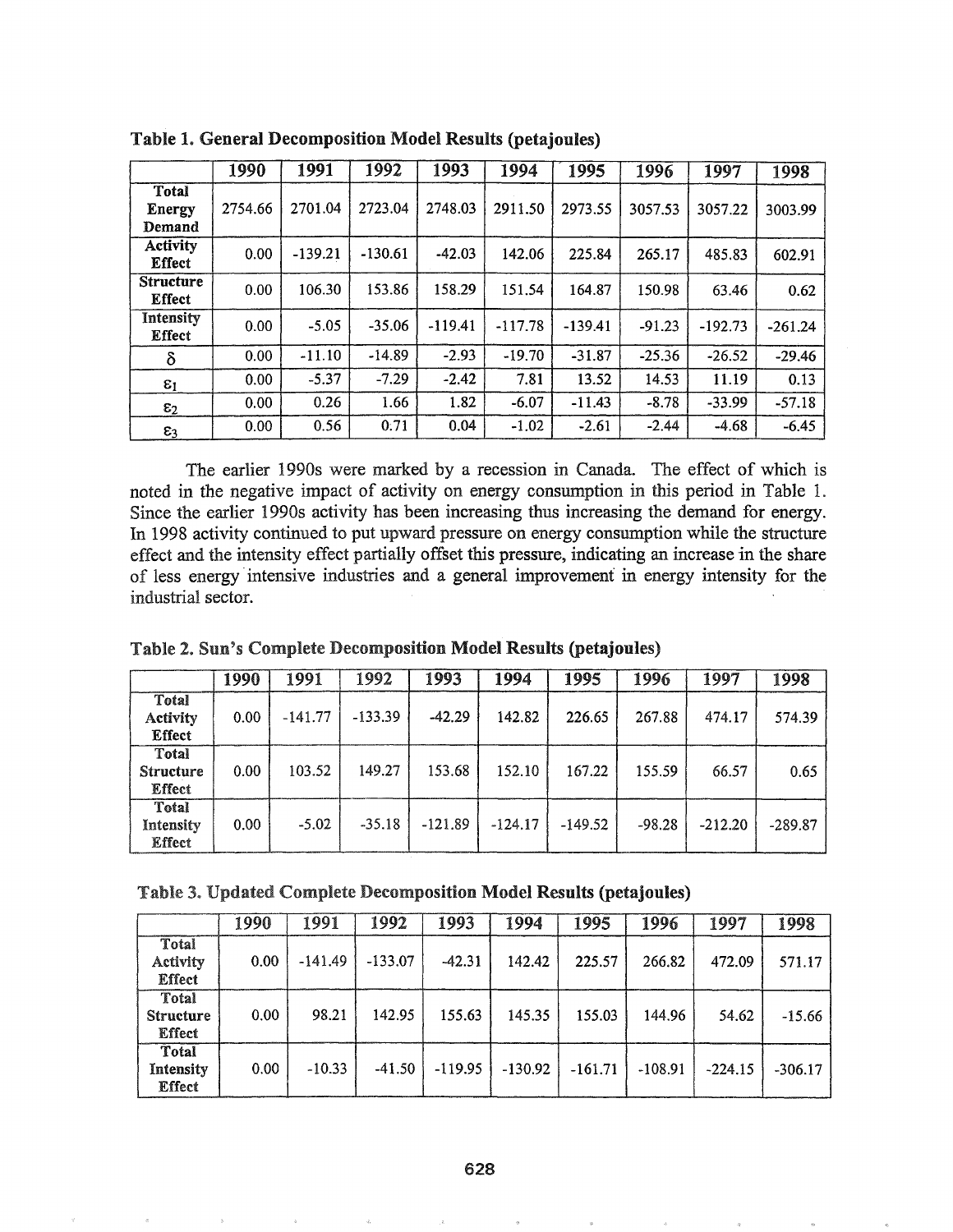

Figure 5. Comparing Total Intensity Effect from Sun's and the Update Complete Decomposition Models

The increase in energy intensity in 1996 is thought to be the result of that year's weather. In Canada, 1996 was significantly colder than the rest of the 1990's, which would result in an increased demand for heating but would not have an impact on production levels thus increasing energy intensity.

|                                            | 1990 | 1991    | 1992    | 1993    | 1994    | 1995     | 1996     | 1997     | 1998     |
|--------------------------------------------|------|---------|---------|---------|---------|----------|----------|----------|----------|
| Total<br><b>Activity</b><br><b>Effect</b>  | 0.00 | 0.28    | 0.32    | $-0.01$ | $-0.40$ | $-1.08$  | $-1.06$  | $-2.08$  | $-3.22$  |
| Total<br><b>Structure</b><br><b>Effect</b> | 0.00 | $-5.31$ | $-6.32$ | 1.94    | $-6.75$ | $-12.19$ | $-10.63$ | $-11.95$ | $-16.31$ |
| Total<br>Intensity<br>Effect               | 0.00 | $-5.32$ | $-6.32$ | 1.94    | $-6.75$ | $-12.19$ | $-10.63$ | $-11.95$ | $-16.31$ |

Table 4. Difference Between Sun's and the Updated Complete Decomposition Models (petajoules)

The differences between Sun's model and the updated model can be significant. In 1998, for example, there is significant difference between the total structure effect and intensity effect in the models. In fact the total structure effect is negative in the updated model and positive in the result from Sun's model, as is the structure effect in the general modeL The updated model is more accurate than Sun's model as it reflects the fact that though there has been a shift towards what were more energy intensive industries these industries have, since 1990, improved their energy intensity significantly enough to decrease overall energy consumption.